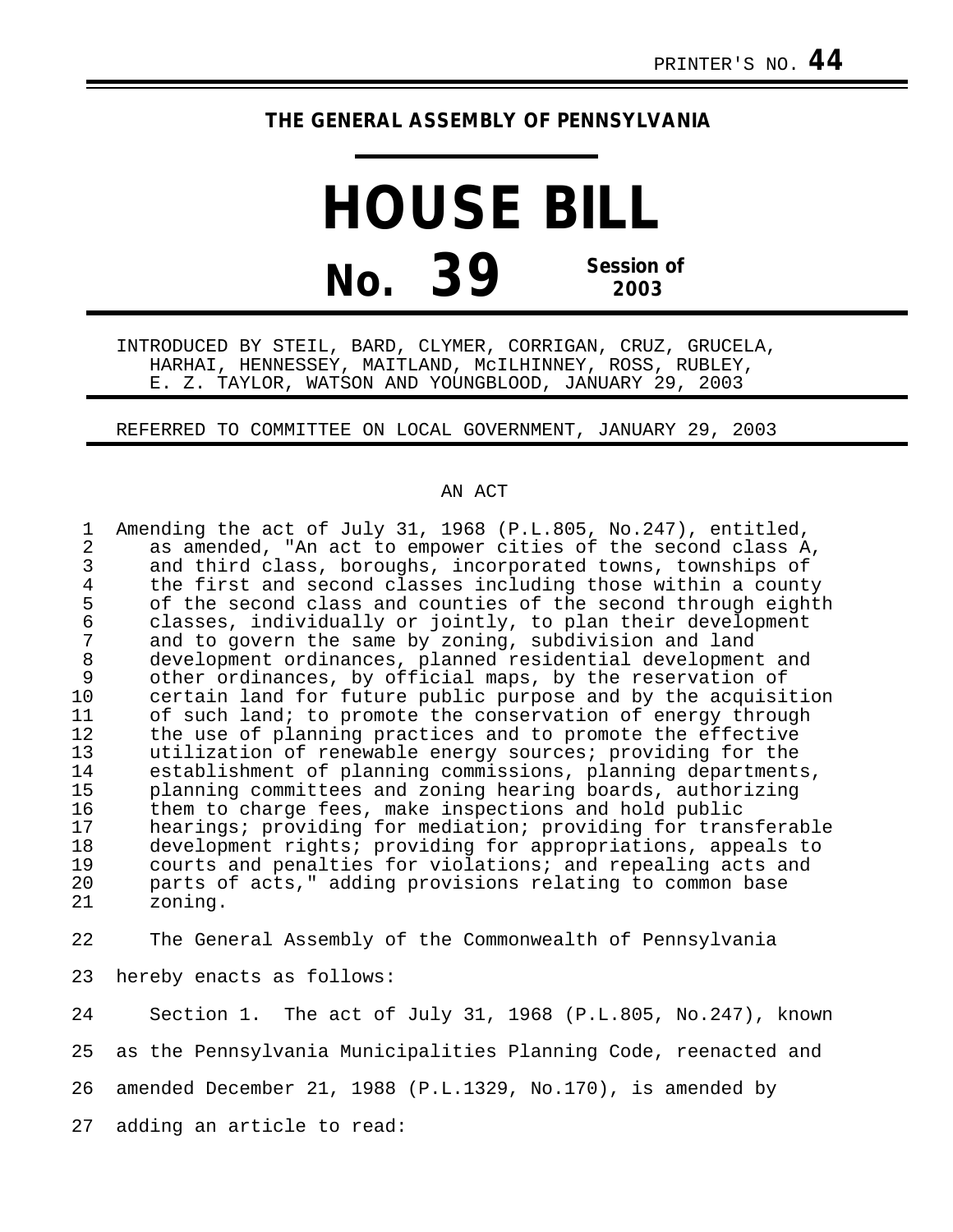| 1  | ARTICLE V-B                                                                          |
|----|--------------------------------------------------------------------------------------|
| 2  | <u>Common Base Zoning</u>                                                            |
| 3  | Section 501-B. Definitions.--The following words and phrases                         |
| 4  | when used in this article shall have the meanings given to them                      |
| 5  | in this section unless the context clearly indicates otherwise:                      |
| 6  | "Common Base Density," the dwelling unit density assigned to                         |
| 7  | the entire land area to be contained within the common base                          |
| 8  | zone. The density shall be expressed in dwelling units per acre                      |
| 9  | (DU/A) permitted equally in the developed zone and the                               |
| 10 | nondeveloped zone.                                                                   |
| 11 | "Common Base Zone," all lands to be included in the zone                             |
| 12 | established under section 502-B.                                                     |
| 13 | "Developed zone," that portion of the overlay zone designated                        |
| 14 | to receive development rights under section 504-B.                                   |
| 15 | <u>"Development right," shall mean a transferable development</u>                    |
| 16 | <u>right as defined under section <math>619.1(a)</math> and (b). For purposes of</u> |
| 17 | this section $619.1(c)$ and (d) shall not be applicable.                             |
| 18 | "Dwelling unit," that structure or portion of a structure                            |
| 19 | which contains all the elements necessary to provide long-term                       |
| 20 | residential space to an individual or a family. For                                  |
| 21 | commercial/industrial structures a dwelling unit shall be equal                      |
| 22 | to 12,000 square feet.                                                               |
| 23 | "Minor subdivision," the subdivision of land into not more                           |
| 24 | than two parcels and as otherwise defined by municipal                               |
| 25 | ordinance. No minor subdivision shall be permitted unless the                        |
| 26 | municipality has adopted a minor subdivision ordinance.                              |
| 27 | "Nondeveloped zone," land designated by the overlay zoning                           |
| 28 | plan that shall not be developed except as provided by this act,                     |
| 29 | including all natural land required for nonstructural municipal                      |
| 30 | purposes such as detention/retention basins, recreation fields,                      |
|    | 20030H0039B0044<br>$-2-$                                                             |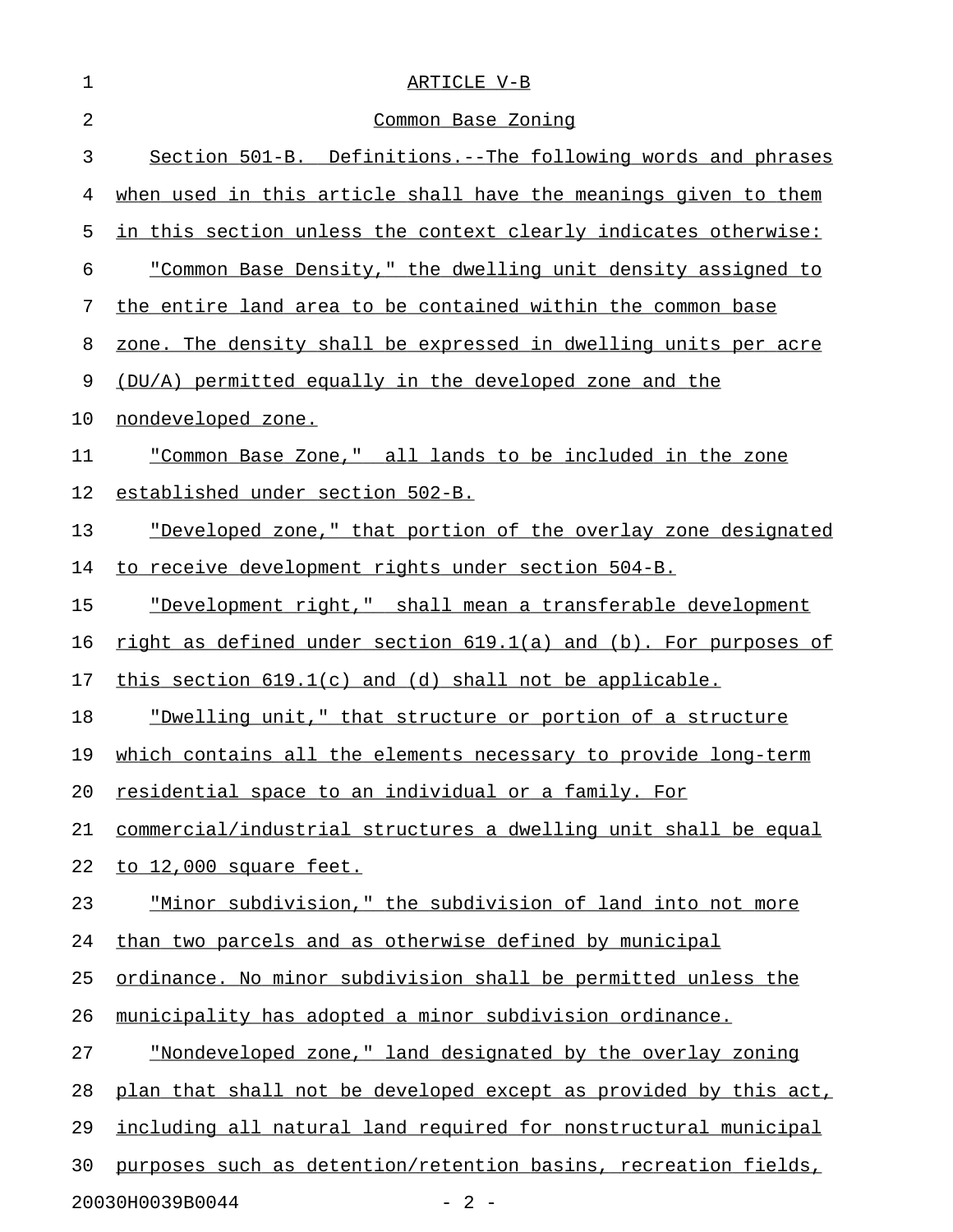| 1  | natural preserves, environmentally sensitive land, wetlands and  |
|----|------------------------------------------------------------------|
| 2  | flood plains, spray irrigation fields, lakes, stream courses and |
| 3  | other natural drainage-ways, agricultural land, all privately    |
| 4  | owned forests, fields or other open lands excluding the          |
| 5  | previously developed portion of any such areas. Roadways, their  |
| 6  | rights-of-way or any structure in the right-of-way, land upon    |
| 7  | which a structure has been placed or any impervious surface      |
| 8  | shall be considered as part of the developed zone.               |
| 9  | "Overlay zone," the process by which specific use zones are      |
| 10 | overlaid or imposed on top of the common base developed zone.    |
| 11 | "Subdivided land," includes the terms "land development" and     |
| 12 | <u>"subdivision" as defined in section 107.</u>                  |
| 13 | Section 502-B. Establishing Common Base Zone.--Any               |
| 14 | municipality may adopt a Common Base Zone for all or any portion |
| 15 | of its remaining nonsubdivided land in accordance with the       |
| 16 | following:                                                       |
| 17 | The comprehensive plan shall be amended to incorporate a<br>(1)  |
| 18 | Common Base Zone.                                                |
| 19 | An ordinance implementing the Common Base Zone shall be<br>(2)   |
| 20 | adopted.                                                         |
| 21 | The ordinance shall define:<br>(3)                               |
| 22 | Specific land area to be included in the Common Base<br>(i)      |
| 23 | Zone.                                                            |
| 24 | (ii) A determination of the Common Base Density, expressed       |
| 25 | in dwelling units per acre (DU/A), for developed zones and       |
| 26 | nondeveloped zones which must be equal.                          |
| 27 | (iii) A time schedule, not to exceed 12 months, for the          |
| 28 | adoption of the overlay zone.                                    |
| 29 | The municipality may suspend for up to 12 months<br>(4)          |
| 30 | accepting any subdivision plans for the proposed Common Base     |
|    | $-3 -$<br>20030H0039B0044                                        |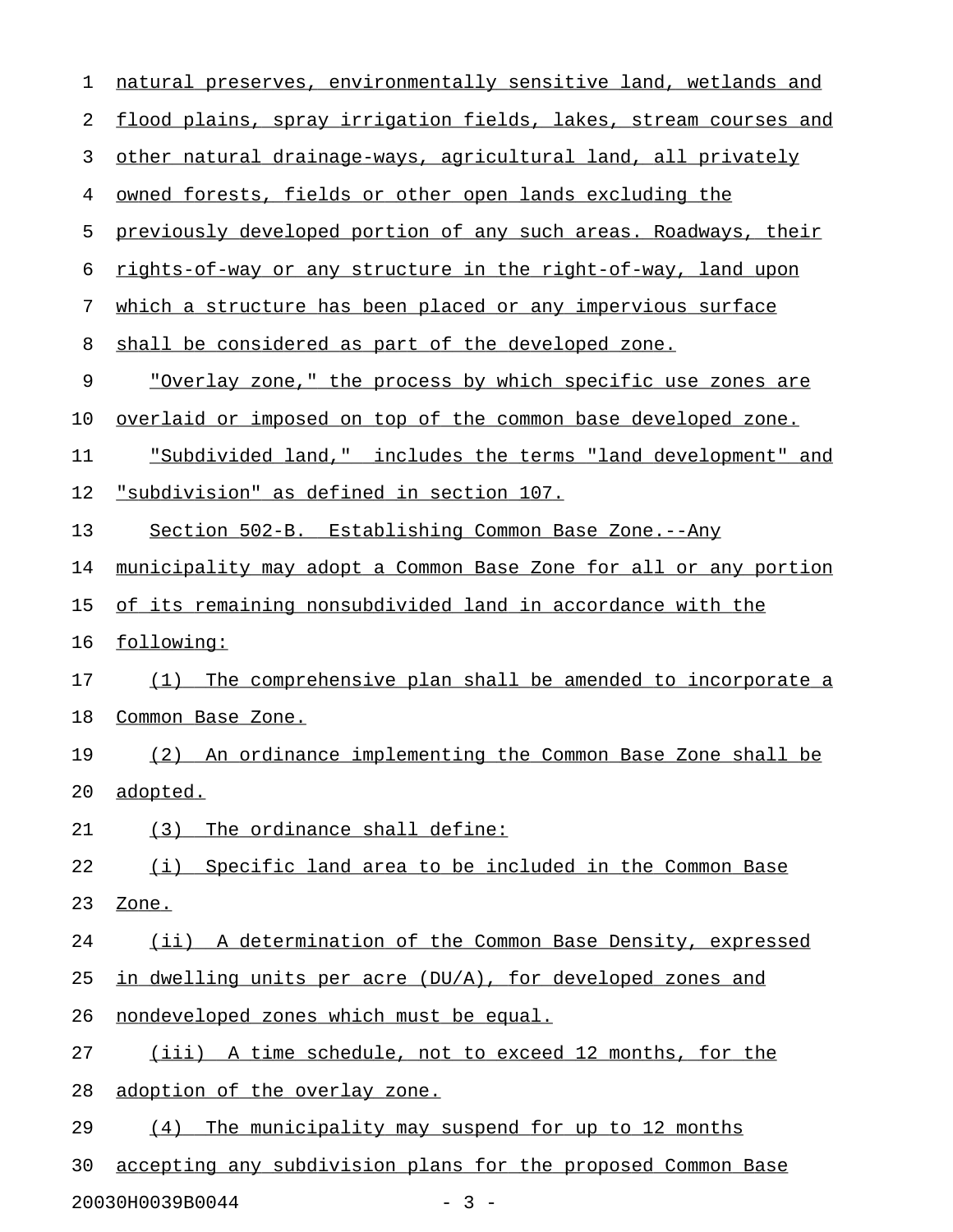| 1  | Zone until the overlay zone is adopted.                          |
|----|------------------------------------------------------------------|
| 2  | Define procedures for any future removal of lands from<br>(5)    |
| 3  | the Common Base Zone. Subdivided lands or lands from which the   |
| 4  | development rights have been sold or transferred may not be      |
| 5  | removed from the Common Base Zone.                               |
| 6  | Section 503-B. Overlay Zoning Plan Requirements.--(a) The        |
| 7  | municipality shall create a common base overlay zone in          |
| 8  | accordance with the following allocations:                       |
| 9  | (1) A nondeveloped zone, not to exceed 50% of the total          |
| 10 | lands included in the Common Base Zone.                          |
| 11 | (2)<br>A developed zone, as follows:                             |
| 12 | (i) Commercial/industrial of various density (10% minimum).      |
| 13 | (ii) Single family detached dwelling unit of various density     |
| 14 | $(20\$ minimum).                                                 |
| 15 | (iii) Single family attached dwelling unit of various            |
| 16 | density (20% minimum).                                           |
| 17 | The percentage of the nondeveloped zone may be<br>(b)            |
| 18 | decreased, but any additional lands to be developed must be      |
| 19 | allocated in the same percentage as outlined in subsection (a).  |
| 20 | (c) No structures or impervious surfaces shall be permitted      |
| 21 | within the nondeveloped zone. The municipality may adopt         |
| 22 | regulations governing additional structures on land already      |
| 23 | developed and may permit up to two minor subdivisions on any tax |
| 24 | parcel existing as of January 1, 2003, for which no subdivision  |
| 25 | or land development plan has been filed, in accordance with      |
| 26 | section 503(1.1).                                                |
| 27 | (d) The buildable density, in DU/A, determined under             |
| 28 | subsection $(a)(2)$ shall not be subject to revision by the      |
| 29 | governing body except as part of a comprehensive review of all   |
| 30 | overlay zone densities.                                          |

20030H0039B0044 - 4 -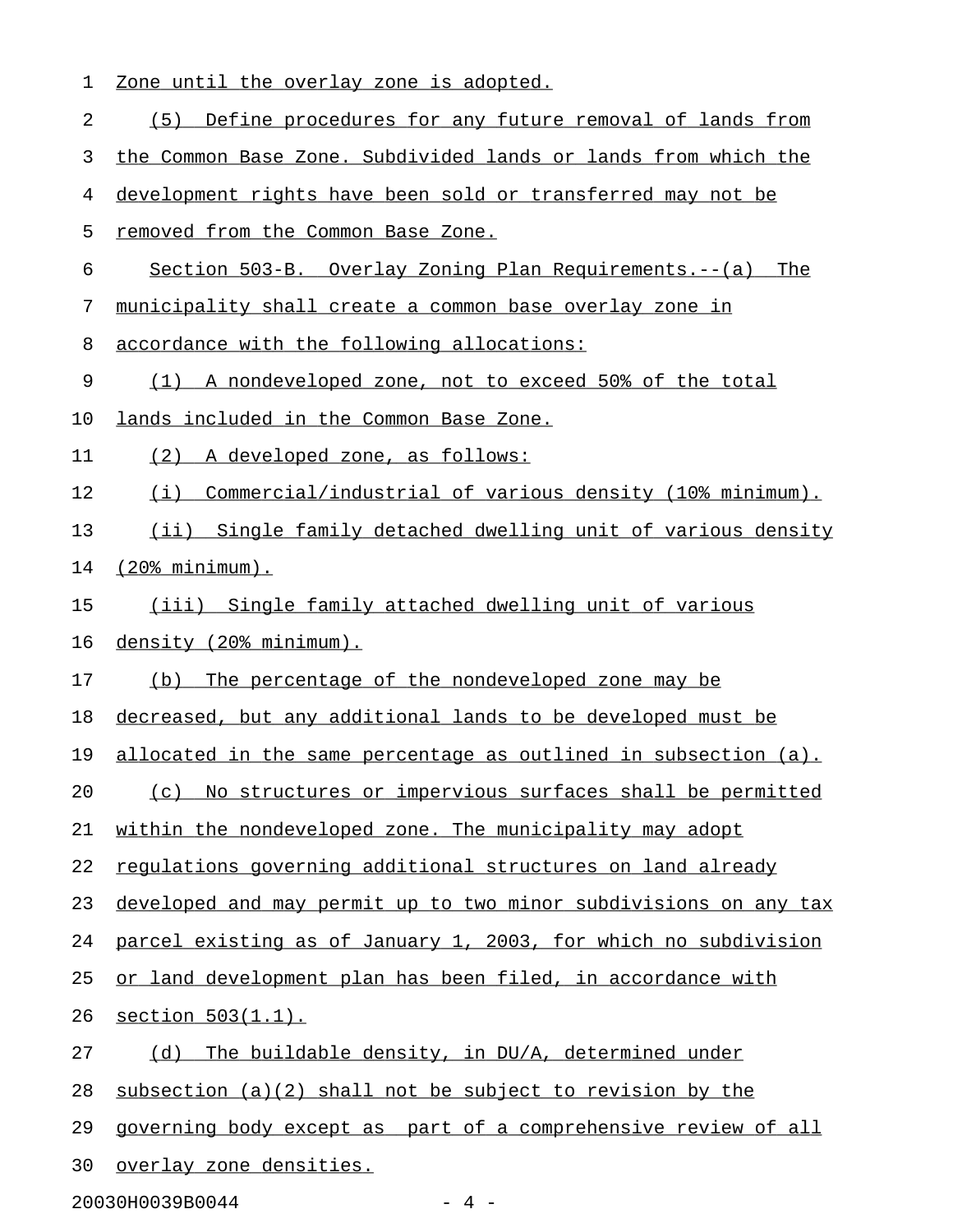| 1  | Section 504-B. Transfer of Development Right.--(a)                 |
|----|--------------------------------------------------------------------|
| 2  | Buildable densities as defined under section $503-B(a)(2)$ , above |
| 3  | the common base, must be purchased from owners of nondeveloped     |
| 4  | zone land. For each acre of land within the nondeveloped zone,     |
| 5  | the owner may sell the rights to the common base density to        |
| 6  | owners of land within the developed zone.                          |
| 7  | Owners of land within the developed zone shall not be<br>(b)       |
| 8  | permitted to sell any development rights, except as provided       |
| 9  | under subsection (c).                                              |
| 10 | Owners of environmentally sensitive land as defined by<br>(c)      |
| 11 | municipal ordinance within the developed zone may be permitted     |
| 12 | to sell one dwelling unit per acre if such lands are permanently   |
| 13 | deed-restricted in their natural state.                            |
| 14 | (d) Land within the nondeveloped zone from which the common        |
| 15 | base density has been sold or transferred shall be deed-           |
| 16 | restricted, and no further development of any kind shall be        |
| 17 | permitted.                                                         |
| 18 | (e) Counties shall assess, for tax purposes, any land              |
| 19 | described in subsection (d) only upon its remaining value.         |
| 20 | (f) Common base density rights may be sold to owners of any        |
| 21 | land within an overlay zone established in accordance with this    |
| 22 | act anywhere within the same county.                               |
| 23 | (q) Counties may form regional compacts to permit sale of          |
| 24 | common base density rights among several contiguous counties.      |
| 25 | Section 505-B. Declaratory Judgment Procedure.--Any                |
| 26 | interested person under a deed, will, written contract or other    |
| 27 | writings constituting a contract, or whose rights, status or       |
| 28 | other legal relations are affected by this article or a statute,   |
| 29 | municipal ordinance, contract or franchise created under this      |
| 30 | article may have determined any question of construction or        |
|    | 20030H0039B0044<br>$-5 -$                                          |